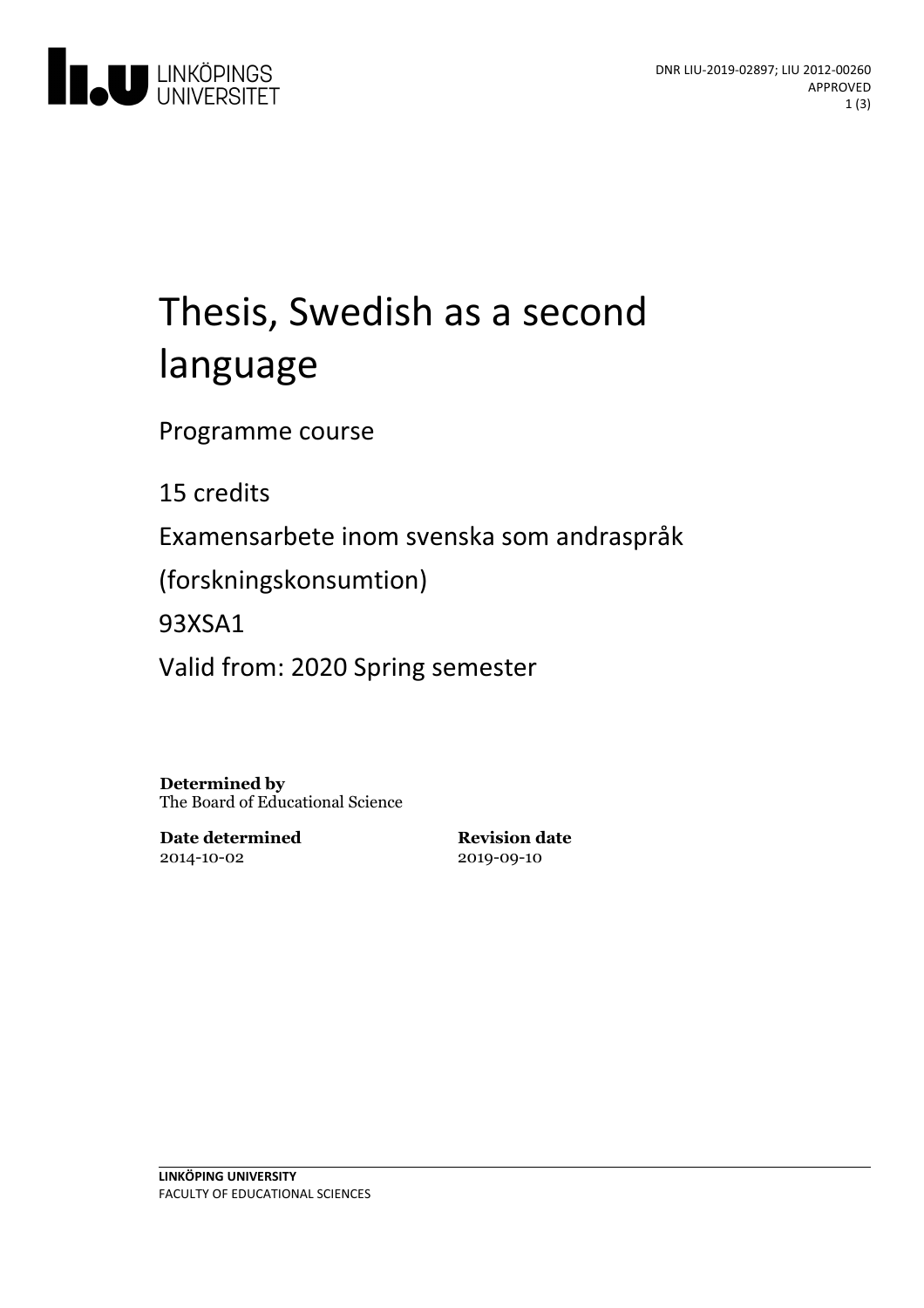# Main field of study

Swedish Language

Course level

First cycle

#### Advancement level

G2E

## Course offered for

Secondary School Teacher Programme with a specialization in Teaching in Grades 7-9 of the Compulsory School

#### Examination

Applies to all courses regardless of grading scale.

Students failing an exam covering either the entire course or part of the course two times are entitled to have a new examiner appointed for the reexamination.

If the course has a three-graded grading scale (U - VG), following applies:

Students who have passed an examination may not retake it in order to improve their grades.

The following applies to courses that include a compulsory component:

If special circumstances prevail, and if it is possible with consideration of the nature of the compulsory component, the examiner may decide to replace the compulsory component with another equivalent component.

If the LiU coordinator for students with disabilities has granted a student the right to an adapted examination for <sup>a</sup> written examination in an examination hall, the student has the right to it. If the coordinator has instead recommended for the student an adapted examination or alternative form of examination, the examiner may grant this if the examiner assesses that it is possible, based on consideration of the course objectives.

#### Grades

Three-grade scale, U, G, VG